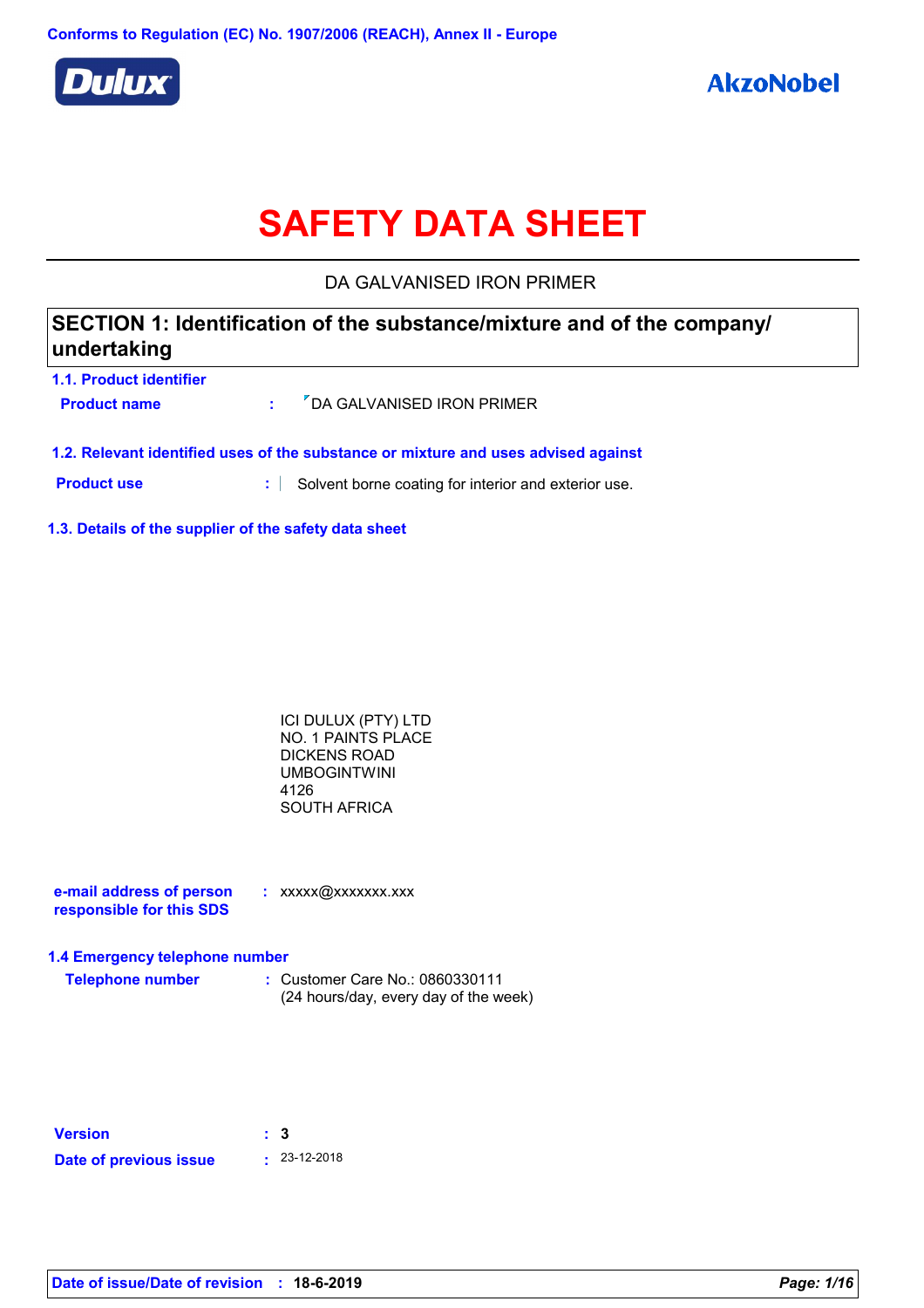### **SECTION 2: Hazards identification**

#### **2.1 Classification of the substance or mixture**

**Product definition : Mixture** 

#### **Classification according to Regulation (EC) No. 1272/2008 [CLP/GHS]**

**Flam.** Liq. 2, H225 Skin Irrit. 2, H315 Eye Irrit. 2, H319 Aquatic Acute 1, H400 Aquatic Chronic 1, H410

The product is classified as hazardous according to Regulation (EC) 1272/2008 as amended.

| <b>Ingredients of unknown</b><br>toxicity    | $: 0\%$ |  |
|----------------------------------------------|---------|--|
| <b>Ingredients of unknown</b><br>ecotoxicity | $: 0\%$ |  |

See Section 11 for more detailed information on health effects and symptoms. See Section 16 for the full text of the H statements declared above.

| 2.2 Label elements                                                                                                                                              |                                                                                                                                                                                                              |
|-----------------------------------------------------------------------------------------------------------------------------------------------------------------|--------------------------------------------------------------------------------------------------------------------------------------------------------------------------------------------------------------|
| <b>Hazard pictograms</b>                                                                                                                                        |                                                                                                                                                                                                              |
| <b>Signal word</b>                                                                                                                                              | : Danger                                                                                                                                                                                                     |
| <b>Hazard statements</b>                                                                                                                                        | $\frac{1}{2}$ $\frac{1}{2}$ - Highly flammable liquid and vapour.<br>H319 - Causes serious eye irritation.<br>H315 - Causes skin irritation.<br>H410 - Very toxic to aquatic life with long lasting effects. |
| <b>Precautionary statements</b>                                                                                                                                 |                                                                                                                                                                                                              |
| <b>General</b>                                                                                                                                                  | : P102 - Keep out of reach of children.<br>P101 - If medical advice is needed, have product container or label at hand.                                                                                      |
| <b>Prevention</b>                                                                                                                                               | : P210 - Keep away from heat, hot surfaces, sparks, open flames and other ignition<br>sources. No smoking.<br>P233 - Keep container tightly closed.<br>P262 - Do not get in eyes, on skin, or on clothing.   |
| <b>Response</b>                                                                                                                                                 | $\frac{1}{2}$ $\frac{1}{2}$ P312 - Call a POISON CENTER or doctor/physician if you feel unwell.                                                                                                              |
| <b>Storage</b>                                                                                                                                                  | $:$ P235 - Keep cool.                                                                                                                                                                                        |
| <b>Disposal</b>                                                                                                                                                 | : P501 - Dispose of contents and container in accordance with all local, regional,<br>national or international regulations.                                                                                 |
| <b>Supplemental label</b><br>elements                                                                                                                           | : Contains Fatty acids, C14-18 and C16-18-unsatd., maleated. May produce an<br>allergic reaction.                                                                                                            |
| <b>Annex XVII - Restrictions</b><br>on the manufacture,<br>placing on the market and<br>use of certain dangerous<br>substances, mixtures and<br><b>articles</b> | : Mot applicable.                                                                                                                                                                                            |
| <b>Special packaging requirements</b>                                                                                                                           |                                                                                                                                                                                                              |
| <b>Containers to be fitted</b><br>with child-resistant<br>fastenings                                                                                            | : Mot applicable.                                                                                                                                                                                            |
| Tactile warning of danger : Yes, applicable.                                                                                                                    |                                                                                                                                                                                                              |
| 2.3 Other hazards                                                                                                                                               |                                                                                                                                                                                                              |
| <b>Voluntary label element</b><br>(CEPE)                                                                                                                        | : Not applicable.                                                                                                                                                                                            |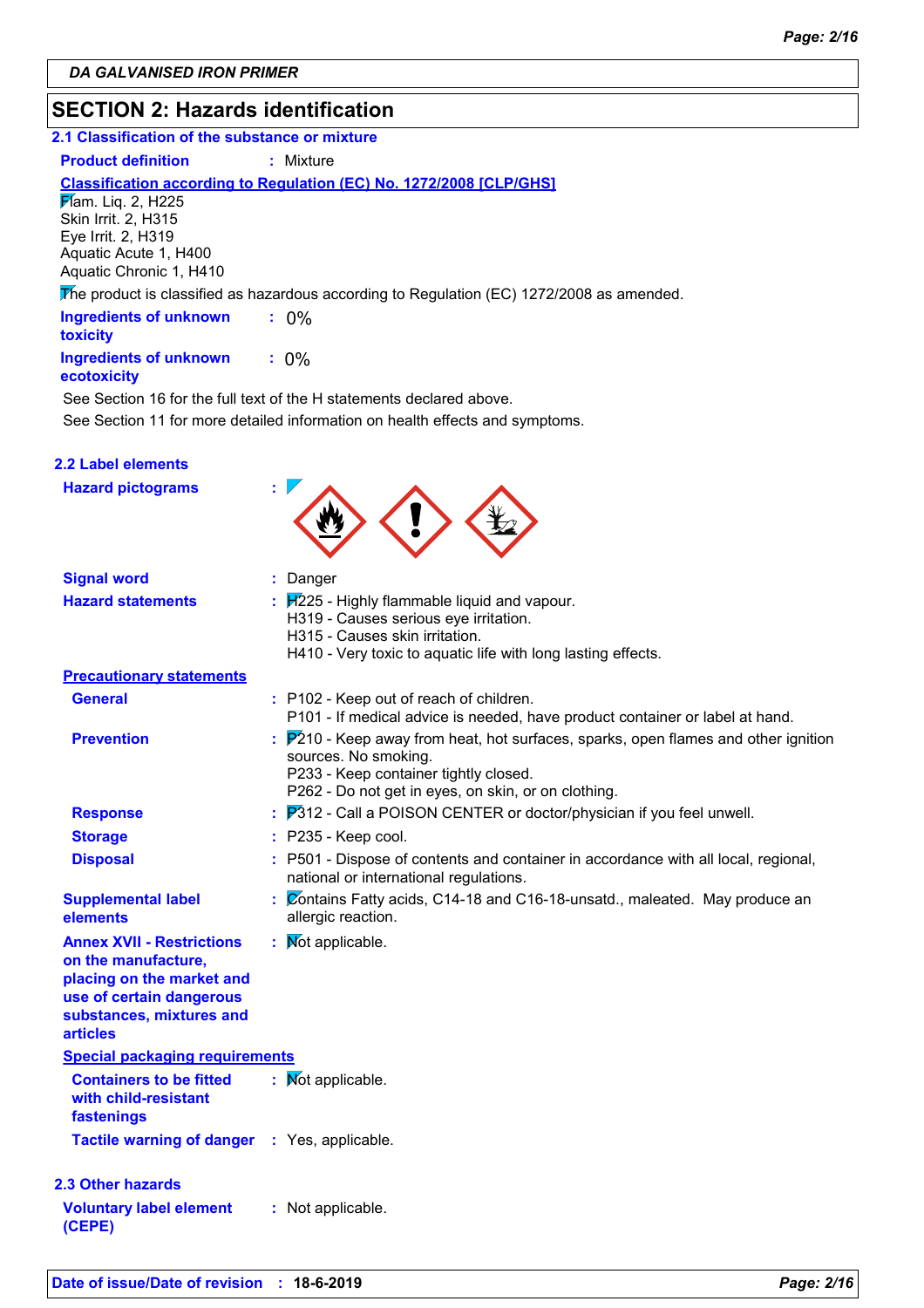**Other hazards which do : not result in classification** : None known.

### **SECTION 3: Composition/information on ingredients**

| <b>3.2 Mixtures</b>                                           | : Mixture                                                                                 |               |                                                                                                                                                                                                                 |             |
|---------------------------------------------------------------|-------------------------------------------------------------------------------------------|---------------|-----------------------------------------------------------------------------------------------------------------------------------------------------------------------------------------------------------------|-------------|
| <b>Product/ingredient name</b>                                | <b>Identifiers</b>                                                                        | $\frac{9}{6}$ | <b>Regulation (EC) No.</b><br>1272/2008 [CLP]                                                                                                                                                                   | <b>Type</b> |
| Reaction Mass of<br>Ethylbenzene and M-Xylene<br>and P-Xylene | REACH #:<br>01-2119488216-32                                                              | <10           | Flam. Liq. 3, H226<br>Acute Tox. 4, H312<br>Acute Tox. 4, H332<br>Skin Irrit. 2, H315<br>Eye Irrit. 2, H319<br><b>STOT SE 3, H335</b><br><b>STOT RE 2, H373</b><br>Asp. Tox. 1, H304<br>Aquatic Chronic 3, H412 | $[1]$       |
| trizinc bis(orthophosphate)                                   | REACH #:<br>01-2119485044-40<br>EC: 231-944-3<br>CAS: 7779-90-0<br>Index:<br>030-011-00-6 | ≤5            | Aquatic Acute 1, H400 (M=10)<br>Aquatic Chronic 1, H410 (M=10)                                                                                                                                                  | $[1]$       |
| 2-methylpropan-1-ol                                           | REACH #:<br>01-2119484609-23<br>EC: 201-148-0<br>CAS: 78-83-1<br>Index:<br>603-108-00-1   | l≤2,8         | Flam. Liq. 3, H226<br>Skin Irrit. 2, H315<br>Eye Dam. 1, H318<br><b>STOT SE 3, H335</b><br><b>STOT SE 3, H336</b>                                                                                               | $[1]$       |
| pentan-2-ol                                                   | EC: 227-907-6<br>CAS: 6032-29-7<br>Index:<br>603-006-00-7                                 | ≤3            | Flam. Liq. 3, H226<br>Acute Tox. 4, H332<br><b>STOT SE 3, H335</b><br><b>EUH066</b>                                                                                                                             | $[1]$       |
| Propan-2-ol                                                   | CAS: 67-63-0<br>Index:                                                                    | ∣≤3           | Flam. Liq. 2, H225<br>Eye Irrit. 2, H319                                                                                                                                                                        | $[1]$       |
| Phosphoric acid                                               | 603-117-00-0<br>REACH #:<br>01-2119485924-24<br>CAS: 7664-38-2<br>Index:<br>015-011-00-6  | $≤1,15$       | <b>STOT SE 3, H336</b><br>Skin Corr. 1B, H314<br>Eye Dam. 1, H318                                                                                                                                               | $[1]$       |
| Fatty acids, C14-18 and<br>C16-18-unsatd., maleated           | REACH #: Not yet<br>registered<br>EC: 288-306-2<br>CAS: 85711-46-2                        | $\leq$ 1      | Skin Irrit. 2, H315<br>Skin Sens. 1, H317                                                                                                                                                                       | $[1]$       |
| 3-methylbutan-2-ol                                            | EC: 209-950-2<br>CAS: 598-75-4<br>Index:<br>603-006-00-7                                  | $<$ 1         | Flam. Liq. 3, H226<br>Acute Tox. 4, H332<br><b>STOT SE 3, H335</b><br><b>EUH066</b>                                                                                                                             | $[1]$       |
| phenol                                                        | EC: 203-632-7<br>CAS: 108-95-2<br>Index:<br>604-001-00-2                                  | ∣<1           | Acute Tox. 3, H301<br>Acute Tox. 3, H311<br>Acute Tox. 3, H331<br>Skin Corr. 1B, H314<br>Eye Dam. 1, H318<br>Muta. 2, H341<br><b>STOT RE 2, H373</b>                                                            | [1] [2]     |
| 3-pentanol                                                    | EC: 209-526-7<br>CAS: 584-02-1                                                            | ≤0,3          | Flam. Liq. 3, H226<br>Acute Tox. 4, H332<br><b>STOT SE 3, H335</b><br><b>EUH066</b>                                                                                                                             | $[1]$       |
| zinc oxide                                                    | REACH #:<br>01-2119463881-32<br>EC: 215-222-5<br>CAS: 1314-13-2                           | ∣≤0,3         | Aquatic Acute 1, H400 (M=1)<br>Aquatic Chronic 1, H410 (M=1)                                                                                                                                                    | $[1]$       |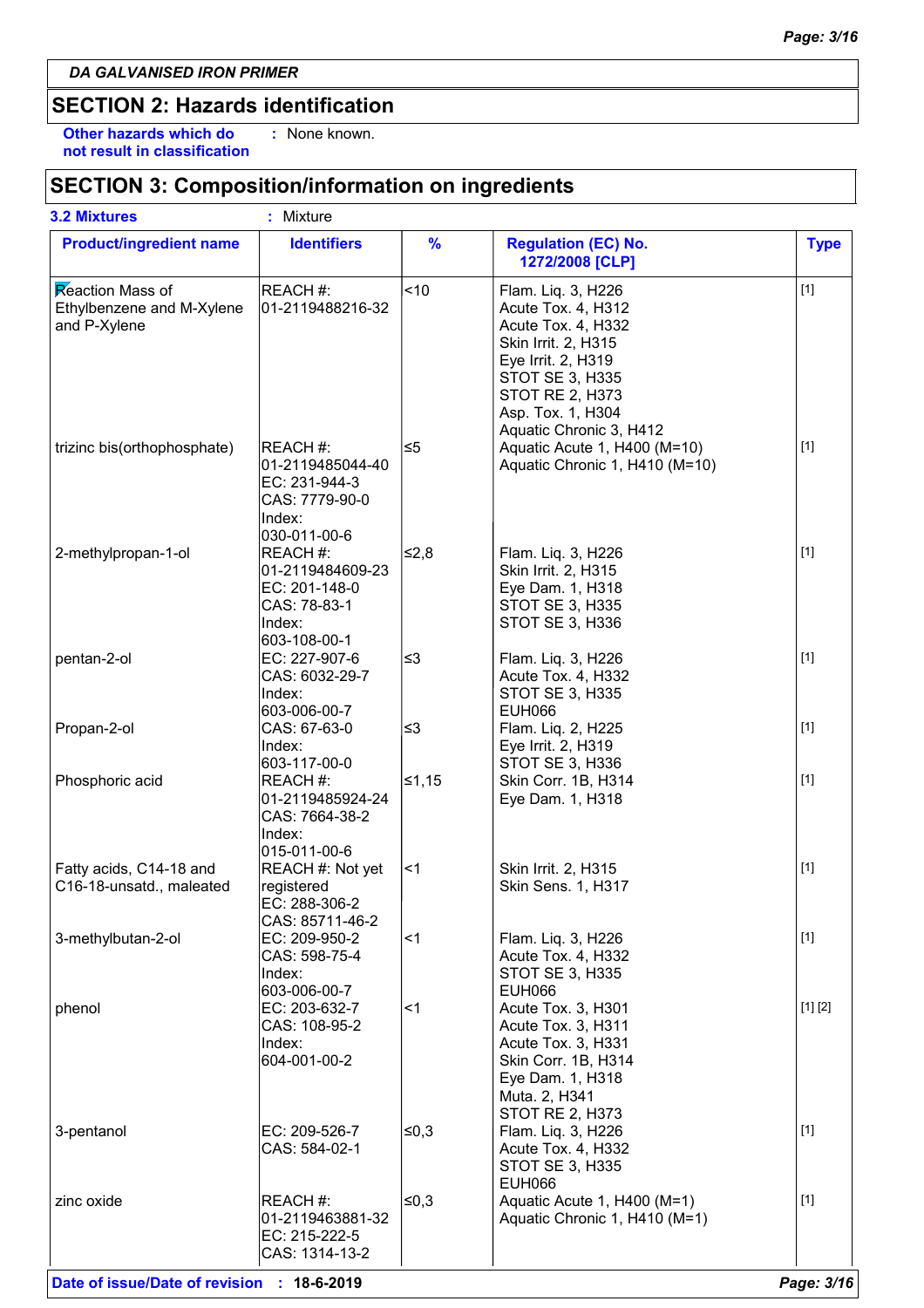### **SECTION 3: Composition/information on ingredients**

|  | See Section 16 for                     |  |
|--|----------------------------------------|--|
|  | $\vert$ the full text of the H $\vert$ |  |
|  | statements declared                    |  |
|  | above.                                 |  |

There are no additional ingredients present which, within the current knowledge of the supplier and in the concentrations applicable, are classified as hazardous to health or the environment, are PBTs, vPvBs or Substances of equivalent concern, or have been assigned a workplace exposure limit and hence require reporting in this section.

Type

 $\mathbb{Z}$  Substance classified with a health or environmental hazard

[2] Substance with a workplace exposure limit

[3] Substance meets the criteria for PBT according to Regulation (EC) No. 1907/2006, Annex XIII

[4] Substance meets the criteria for vPvB according to Regulation (EC) No. 1907/2006, Annex XIII

[5] Substance of equivalent concern

[6] Additional disclosure due to company policy

Occupational exposure limits, if available, are listed in Section 8.

### **SECTION 4: First aid measures**

#### **:** If swallowed, seek medical advice immediately and show the container or label. Keep person warm and at rest. Do NOT induce vomiting. Remove contact lenses, irrigate copiously with clean, fresh water, holding the **:** eyelids apart for at least 10 minutes and seek immediate medical advice. Remove contaminated clothing and shoes. Wash skin thoroughly with soap and **:** water or use recognised skin cleanser. Do NOT use solvents or thinners. **:** Remove to fresh air. Keep person warm and at rest. If not breathing, if breathing is irregular or if respiratory arrest occurs, provide artificial respiration or oxygen by trained personnel. General **In all cases of doubt, or when symptoms persist, seek medical attention. Never give <b>General** anything by mouth to an unconscious person. If unconscious, place in recovery position and seek medical advice. **Skin contact 4.1 Description of first aid measures Ingestion Inhalation Eye contact Protection of first-aiders** : No action shall be taken involving any personal risk or without suitable training. It may be dangerous to the person providing aid to give mouth-to-mouth resuscitation.

#### **4.2 Most important symptoms and effects, both acute and delayed**

There are no data available on the mixture itself. The mixture has been assessed following the conventional method of the CLP Regulation (EC) No 1272/2008 and is classified for toxicological properties accordingly. See Sections 2 and 3 for details.

Exposure to component solvent vapour concentrations in excess of the stated occupational exposure limit may result in adverse health effects such as mucous membrane and respiratory system irritation and adverse effects on the kidneys, liver and central nervous system. Symptoms and signs include headache, dizziness, fatigue, muscular weakness, drowsiness and, in extreme cases, loss of consciousness.

Solvents may cause some of the above effects by absorption through the skin. Repeated or prolonged contact with the mixture may cause removal of natural fat from the skin, resulting in non-allergic contact dermatitis and absorption through the skin.

If splashed in the eyes, the liquid may cause irritation and reversible damage.

Ingestion may cause nausea, diarrhea and vomiting.

This takes into account, where known, delayed and immediate effects and also chronic effects of components from short-term and long-term exposure by oral, inhalation and dermal routes of exposure and eye contact.

Contains Fatty acids, C14-18 and C16-18-unsatd., maleated. May produce an allergic reaction.

#### **4.3 Indication of any immediate medical attention and special treatment needed**

| <b>Notes to physician</b>  | : Treat symptomatically. Contact poison treatment specialist immediately if large<br>quantities have been ingested or inhaled. |  |
|----------------------------|--------------------------------------------------------------------------------------------------------------------------------|--|
| <b>Specific treatments</b> | : No specific treatment.                                                                                                       |  |

See toxicological information (Section 11)

| Date of issue/Date of revision : 18-6-2019 |  | Page: 4/16 |
|--------------------------------------------|--|------------|
|--------------------------------------------|--|------------|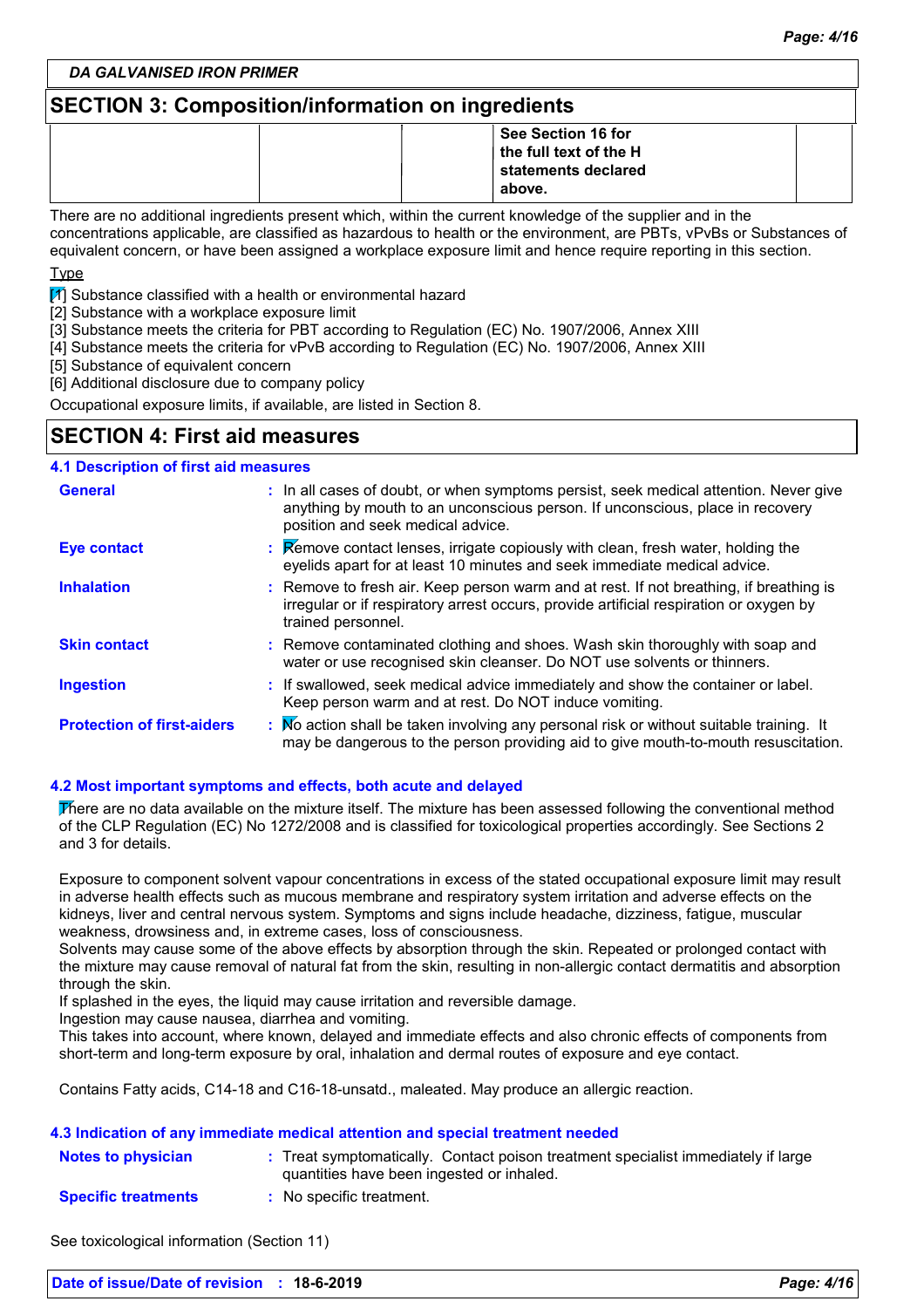### **SECTION 5: Firefighting measures**

| 5.1 Extinguishing media                                  |                                                                                                                              |
|----------------------------------------------------------|------------------------------------------------------------------------------------------------------------------------------|
| <b>Suitable extinguishing</b><br>media                   | : Recommended: alcohol-resistant foam, $CO2$ , powders, water spray.                                                         |
| Unsuitable extinguishing<br>media                        | : Do not use water jet.                                                                                                      |
|                                                          | 5.2 Special hazards arising from the substance or mixture                                                                    |
| <b>Hazards from the</b><br>substance or mixture          | : Fire will produce dense black smoke. Exposure to decomposition products may<br>cause a health hazard.                      |
| <b>Hazardous combustion</b><br>products                  | : Decomposition products may include the following materials: carbon monoxide,<br>carbon dioxide, smoke, oxides of nitrogen. |
| 5.3 Advice for firefighters                              |                                                                                                                              |
| <b>Special protective actions</b><br>for fire-fighters   | : Cool closed containers exposed to fire with water. Do not release runoff from fire to<br>drains or watercourses.           |
| <b>Special protective</b><br>equipment for fire-fighters | : Appropriate breathing apparatus may be required.                                                                           |

### **SECTION 6: Accidental release measures**

|                                                                | 6.1 Personal precautions, protective equipment and emergency procedures                                                                                                                                                                                                            |
|----------------------------------------------------------------|------------------------------------------------------------------------------------------------------------------------------------------------------------------------------------------------------------------------------------------------------------------------------------|
| For non-emergency<br>personnel                                 | : Exclude sources of ignition and ventilate the area. Avoid breathing vapour or mist.<br>Refer to protective measures listed in sections 7 and 8.                                                                                                                                  |
| For emergency responders                                       | : If specialised clothing is required to deal with the spillage, take note of any<br>information in Section 8 on suitable and unsuitable materials. See also the<br>information in "For non-emergency personnel".                                                                  |
| <b>6.2 Environmental</b><br>precautions                        | : Do not allow to enter drains or watercourses. If the product contaminates lakes,<br>rivers, or sewers, inform the appropriate authorities in accordance with local<br>regulations.                                                                                               |
| 6.3 Methods and material<br>for containment and<br>cleaning up | : Contain and collect spillage with non-combustible, absorbent material e.g. sand,<br>earth, vermiculite or diatomaceous earth and place in container for disposal<br>according to local regulations (see Section 13). Preferably clean with a detergent.<br>Avoid using solvents. |
| 6.4 Reference to other<br><b>sections</b>                      | : See Section 1 for emergency contact information.<br>See Section 8 for information on appropriate personal protective equipment.<br>See Section 13 for additional waste treatment information.                                                                                    |

### **SECTION 7: Handling and storage**

The information in this section contains generic advice and guidance. The list of Identified Uses in Section 1 should be consulted for any available use-specific information provided in the Exposure Scenario(s).

| <b>7.1 Precautions for safe</b><br>handling | : Prevent the creation of flammable or explosive concentrations of vapours in air and<br>avoid vapour concentrations higher than the occupational exposure limits.<br>In addition, the product should only be used in areas from which all naked lights and<br>other sources of ignition have been excluded. Electrical equipment should be<br>protected to the appropriate standard.<br>Mixture may charge electrostatically: always use earthing leads when transferring<br>from one container to another.<br>Operators should wear antistatic footwear and clothing and floors should be of the<br>conducting type.<br>Keep away from heat, sparks and flame. No sparking tools should be used.<br>Avoid contact with skin and eyes. Avoid the inhalation of dust, particulates, spray or<br>mist arising from the application of this mixture. Avoid inhalation of dust from<br>sanding.<br>Eating, drinking and smoking should be prohibited in areas where this material is |
|---------------------------------------------|-----------------------------------------------------------------------------------------------------------------------------------------------------------------------------------------------------------------------------------------------------------------------------------------------------------------------------------------------------------------------------------------------------------------------------------------------------------------------------------------------------------------------------------------------------------------------------------------------------------------------------------------------------------------------------------------------------------------------------------------------------------------------------------------------------------------------------------------------------------------------------------------------------------------------------------------------------------------------------------|
|                                             |                                                                                                                                                                                                                                                                                                                                                                                                                                                                                                                                                                                                                                                                                                                                                                                                                                                                                                                                                                                   |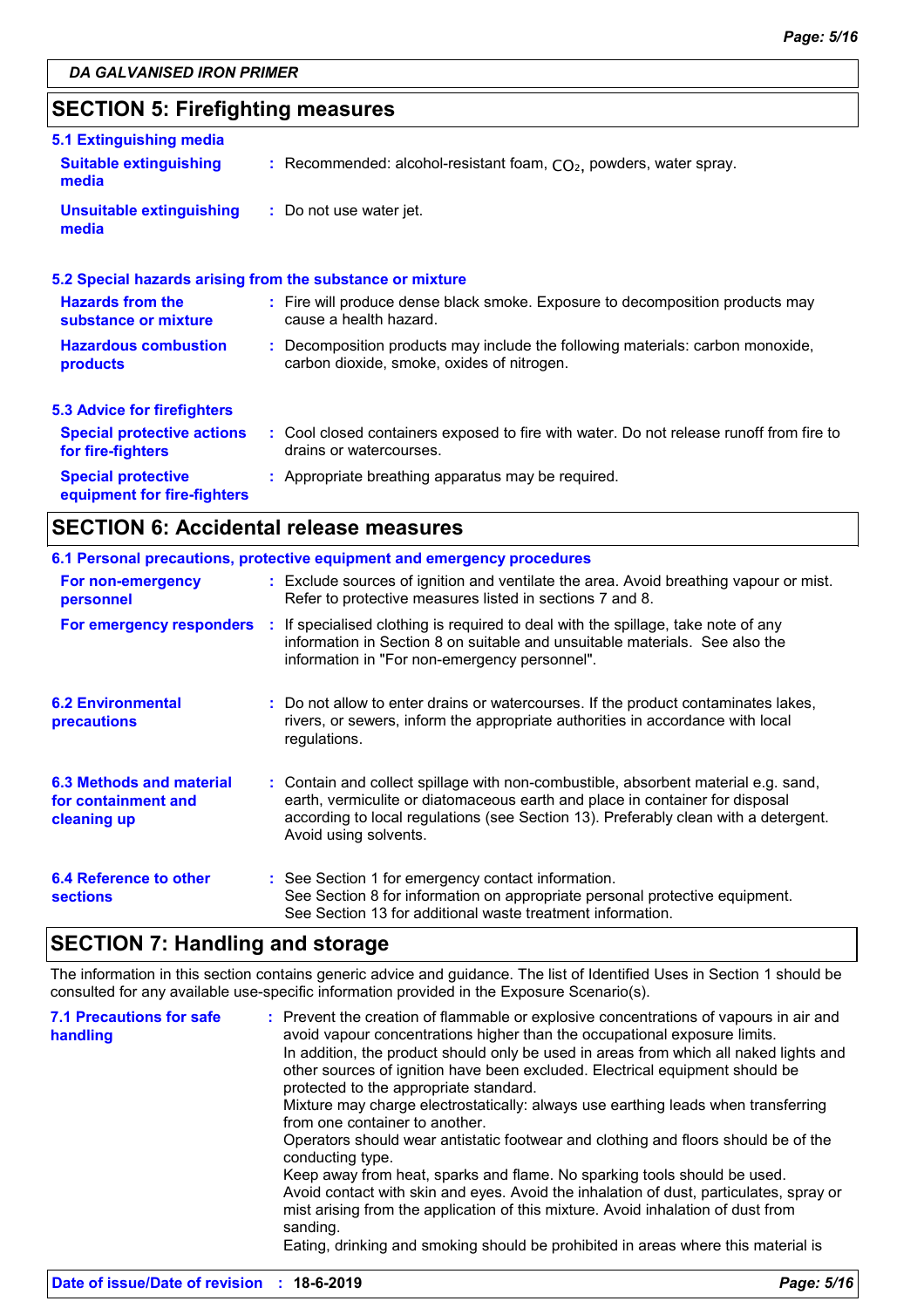### **SECTION 7: Handling and storage**

handled, stored and processed.

Put on appropriate personal protective equipment (see Section 8). Never use pressure to empty. Container is not a pressure vessel. Always keep in containers made from the same material as the original one. Comply with the health and safety at work laws. Do not allow to enter drains or watercourses. **Information on fire and explosion protection** Vapours are heavier than air and may spread along floors. Vapours may form explosive mixtures with air.

#### **7.2 Conditions for safe storage, including any incompatibilities**

Store in accordance with local regulations.

#### **Notes on joint storage**

Keep away from: oxidising agents, strong alkalis, strong acids.

**Additional information on storage conditions**

Observe label precautions. Store in a dry, cool and well-ventilated area. Keep away from heat and direct sunlight. Keep away from sources of ignition. No smoking. Prevent unauthorised access. Containers that have been opened must be carefully resealed and kept upright to prevent leakage.

#### **7.3 Specific end use(s)**

**Recommendations :**

- : Not available. : Not available.
- **Industrial sector specific : solutions**

### **SECTION 8: Exposure controls/personal protection**

The information in this section contains generic advice and guidance. Information is provided based on typical anticipated uses of the product. Additional measures might be required for bulk handling or other uses that could significantly increase worker exposure or environmental releases.

#### **8.1 Control parameters**

**Occupational exposure limits**

| <b>Product/ingredient name</b> | <b>Exposure limit values</b>                                                                                                                                                                                                                            |
|--------------------------------|---------------------------------------------------------------------------------------------------------------------------------------------------------------------------------------------------------------------------------------------------------|
| phenol                         | <b>EU OEL (Europe, 2/2017). Absorbed through skin. Notes: list</b><br>of indicative occupational exposure limit values<br>TWA: 2 ppm 8 hours.<br>TWA: 8 mg/m <sup>3</sup> 8 hours.<br>STEL: 16 mg/m <sup>3</sup> 15 minutes.<br>STEL: 4 ppm 15 minutes. |

**Recommended monitoring procedures :** If this product contains ingredients with exposure limits, personal, workplace atmosphere or biological monitoring may be required to determine the effectiveness of the ventilation or other control measures and/or the necessity to use respiratory protective equipment. Reference should be made to monitoring standards, such as the following: European Standard EN 689 (Workplace atmospheres - Guidance for the assessment of exposure by inhalation to chemical agents for comparison with limit values and measurement strategy) European Standard EN 14042 (Workplace atmospheres - Guide for the application and use of procedures for the assessment of exposure to chemical and biological agents) European Standard EN 482 (Workplace atmospheres - General requirements for the performance of procedures for the measurement of chemical agents) Reference to national guidance documents for methods for the determination of hazardous substances will also be required.

#### **DNELs/DMELs**

No DNELs/DMELs available.

#### **PNECs**

No PNECs available

#### **8.2 Exposure controls**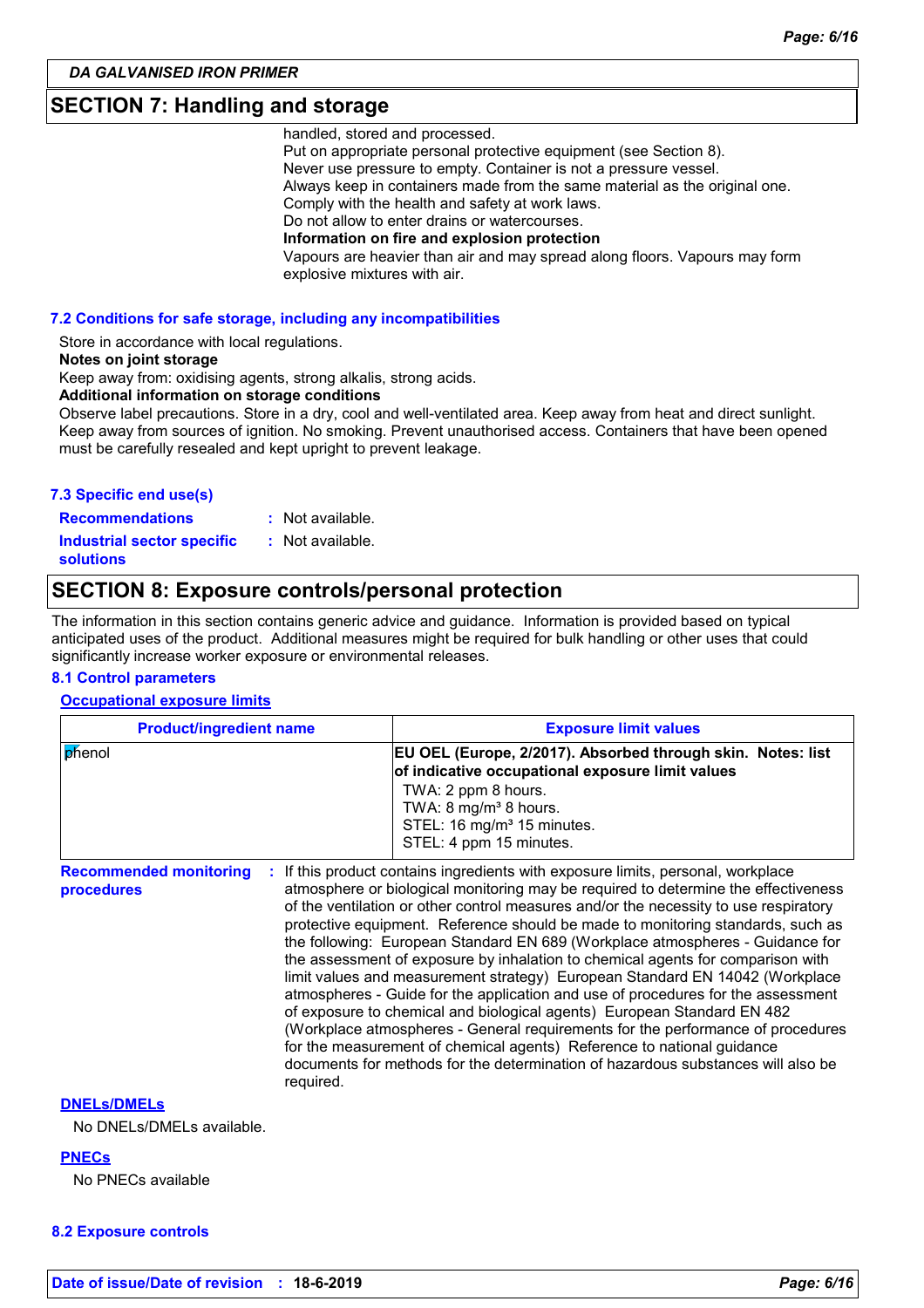| <b>Appropriate engineering</b>        | : Provide adequate ventilation. Where reasonably practicable, this should be                                                                                                                                                                                                                                                                                                                                                                                                                                                                                                                                                                                                            |
|---------------------------------------|-----------------------------------------------------------------------------------------------------------------------------------------------------------------------------------------------------------------------------------------------------------------------------------------------------------------------------------------------------------------------------------------------------------------------------------------------------------------------------------------------------------------------------------------------------------------------------------------------------------------------------------------------------------------------------------------|
| <b>controls</b>                       | achieved by the use of local exhaust ventilation and good general extraction. If<br>these are not sufficient to maintain concentrations of particulates and solvent<br>vapours below the OEL, suitable respiratory protection must be worn.                                                                                                                                                                                                                                                                                                                                                                                                                                             |
| <b>Individual protection measures</b> |                                                                                                                                                                                                                                                                                                                                                                                                                                                                                                                                                                                                                                                                                         |
| <b>Hygiene measures</b>               | : Wash hands, forearms and face thoroughly after handling chemical products, before<br>eating, smoking and using the lavatory and at the end of the working period.<br>Appropriate techniques should be used to remove potentially contaminated clothing.<br>Wash contaminated clothing before reusing. Ensure that eyewash stations and<br>safety showers are close to the workstation location.                                                                                                                                                                                                                                                                                       |
| <b>Eye/face protection</b>            | : Use safety eyewear designed to protect against splash of liquids.                                                                                                                                                                                                                                                                                                                                                                                                                                                                                                                                                                                                                     |
| <b>Skin protection</b>                |                                                                                                                                                                                                                                                                                                                                                                                                                                                                                                                                                                                                                                                                                         |
| <b>Hand protection</b>                |                                                                                                                                                                                                                                                                                                                                                                                                                                                                                                                                                                                                                                                                                         |
| <b>Gloves</b>                         | : When prolonged or frequently repeated contact may occur, a glove with a protection<br>class of 6 (breakthrough time greater than 480 minutes according to EN 374) is<br>recommended. When only brief contact is expected, a glove with a protection class<br>of 2 or higher (breakthrough time greater than 30 minutes according to EN 374) is<br>recommended.                                                                                                                                                                                                                                                                                                                        |
|                                       | NOTICE: The selection of a specific glove for a particular application and duration of<br>use in a workplace should also take into account all relevant workplace factors such<br>as, but not limited to: Other chemicals which may be handled, physical requirements<br>(cut/puncture protection, dexterity, thermal protection), potential body reactions to<br>glove materials, as well as the instructions/specifications provided by the glove<br>supplier.                                                                                                                                                                                                                        |
|                                       | The user must check that the final choice of type of glove selected for handling this<br>product is the most appropriate and takes into account the particular conditions of<br>use, as included in the user's risk assessment.                                                                                                                                                                                                                                                                                                                                                                                                                                                         |
|                                       | Gloves should be replaced regularly and if there is any sign of damage to the glove<br>material.                                                                                                                                                                                                                                                                                                                                                                                                                                                                                                                                                                                        |
|                                       | Always ensure that the gloves are free from defects and that they are stored and<br>used correctly.                                                                                                                                                                                                                                                                                                                                                                                                                                                                                                                                                                                     |
| <b>Body protection</b>                | Personnel should wear antistatic clothing made of natural fibres or of high-<br>temperature-resistant synthetic fibres.                                                                                                                                                                                                                                                                                                                                                                                                                                                                                                                                                                 |
| <b>Other skin protection</b>          | : Appropriate footwear and any additional skin protection measures should be<br>selected based on the task being performed and the risks involved and should be<br>approved by a specialist before handling this product.                                                                                                                                                                                                                                                                                                                                                                                                                                                               |
| <b>Respiratory protection</b>         | : If workers are exposed to concentrations above the exposure limit, they must use<br>appropriate, certified respirators.                                                                                                                                                                                                                                                                                                                                                                                                                                                                                                                                                               |
|                                       | OLD LEAD-BASED PAINTS:                                                                                                                                                                                                                                                                                                                                                                                                                                                                                                                                                                                                                                                                  |
|                                       | When surfaces are to be prepared for painting, account should be taken of the age<br>of the property and the possibility that lead-pigmented paint might be present. There<br>is a possibility that ingestion or inhalation of scrapings or dust arising from the<br>preparation work could cause health effects. As a working rule you should assume<br>that this will be the case if the age of the property is pre 1960.                                                                                                                                                                                                                                                             |
|                                       | Where possible wet sanding or chemical stripping methods should be used with<br>surfaces of this type to avoid the creation of dust. When dry sanding cannot be<br>avoided, and effective local exhaust ventilation is not available, it is recommended<br>that a dust respirator is worn, that is approved for use with lead dusts, and its type<br>selected on the basis of the COSHH assessment, taking into account the<br>Workplace Exposure Limit for lead in air. Furthermore, steps should be taken to<br>ensure containment of the dusts created, and that all practicable measures are<br>taken to clean up thoroughly all deposits of dusts in and around the affected area. |
|                                       | Respiratory protection in case of dust or spray mist formation. (particle filter EN143<br>type P2) Respiratory protection in case of vapour formation. (half mask with                                                                                                                                                                                                                                                                                                                                                                                                                                                                                                                  |
|                                       |                                                                                                                                                                                                                                                                                                                                                                                                                                                                                                                                                                                                                                                                                         |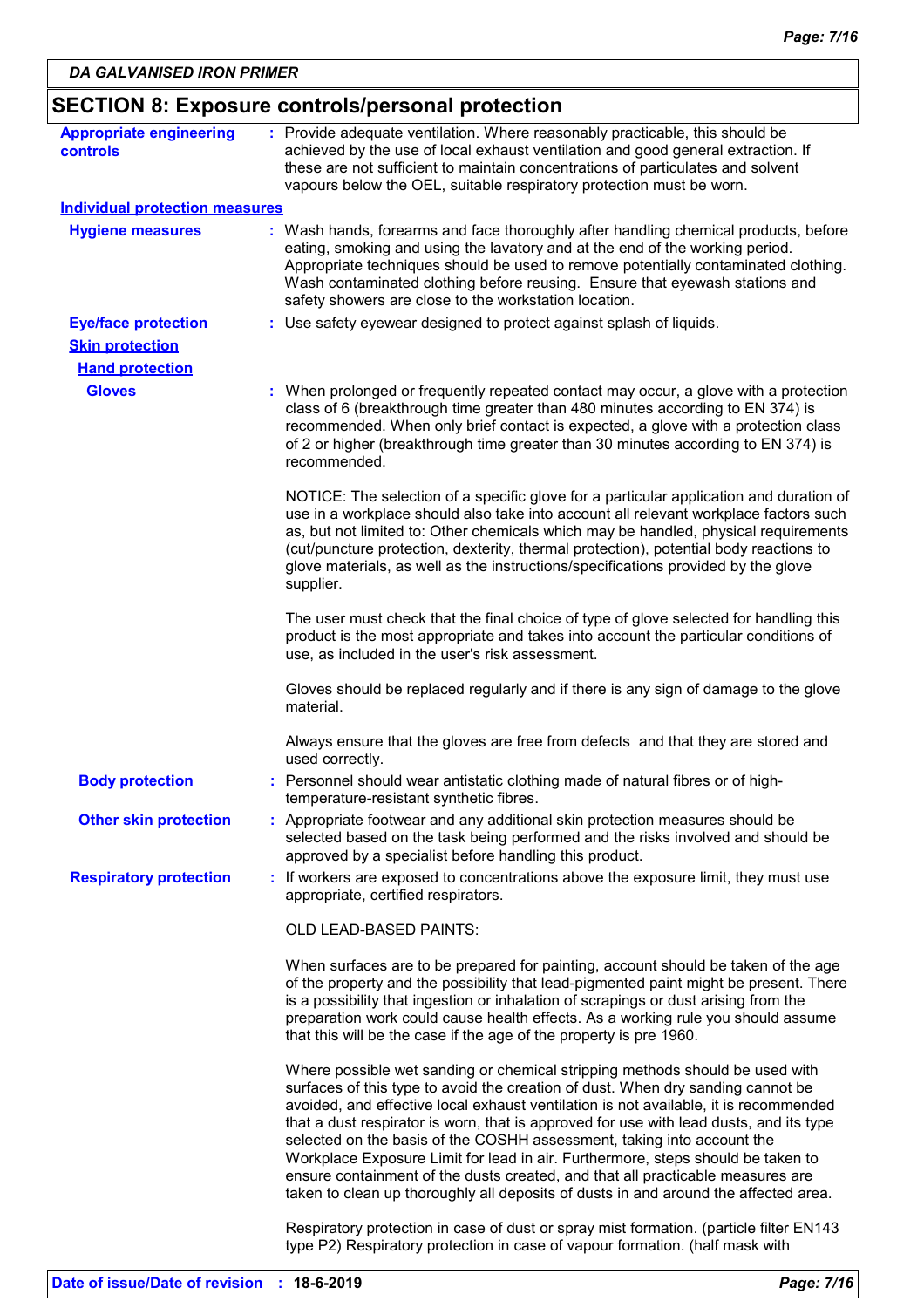### **SECTION 8: Exposure controls/personal protection**

combination filter A2-P2 til concentrations of 0,5 Vol%.)

|                                                  | The current Control of Lead at Work Regulations approved code of practice should<br>be consulted for advice on protective clothing and personal hygiene precautions.<br>Care should also be taken to exclude visitors, members of the household and<br>especially children from the affected area, during the actual work and the<br>subsequent clean up operations. All scrapings, dust, etc. should be disposed of by<br>the professional painting contractor as Hazardous Waste.                                                                                                                                                                    |
|--------------------------------------------------|--------------------------------------------------------------------------------------------------------------------------------------------------------------------------------------------------------------------------------------------------------------------------------------------------------------------------------------------------------------------------------------------------------------------------------------------------------------------------------------------------------------------------------------------------------------------------------------------------------------------------------------------------------|
|                                                  | Extra precautions will also need to be taken when burning off old lead-based paints<br>because fumes containing lead will be produced. It is recommended that a<br>respirator, approved for use with particulate fumes of lead is selected on the basis<br>of the COSHH assessment, taking into account the Workplace Exposure Limit for<br>lead in air. Similar precautions to those given above about sanding should be taken<br>with reference to protective clothing, disposal of scrapings and dusts, and exclusion<br>of other personnel and especially children from the building during actual work and<br>the subsequent clean up operations. |
|                                                  | Avoid the inhalation of dust. Wear suitable face mask if dry sanding. Special<br>precautions should be taken during surface preparation of pre-1960s paint surfaces<br>over wood and metal as they may contain harmful lead.                                                                                                                                                                                                                                                                                                                                                                                                                           |
| <b>Environmental exposure</b><br><b>controls</b> | : Do not allow to enter drains or watercourses.                                                                                                                                                                                                                                                                                                                                                                                                                                                                                                                                                                                                        |

### **SECTION 9: Physical and chemical properties**

| <b>Appearance</b>                                      |    |                                                         |
|--------------------------------------------------------|----|---------------------------------------------------------|
| <b>Physical state</b>                                  | t  | Liquid.                                                 |
| <b>Colour</b>                                          |    | Various: See label.                                     |
| <b>Odour</b>                                           |    | Not available.                                          |
| <b>Odour threshold</b>                                 |    | Not available.                                          |
| рH                                                     |    | Not available.                                          |
| <b>Melting point/freezing point</b>                    | ÷  | Not available.                                          |
| Initial boiling point and boiling<br>range             | ÷  | $78^{\circ}$ C                                          |
| <b>Flash point</b>                                     | ÷. | Closed cup: 12°C                                        |
| <b>Evaporation rate</b>                                |    | Not available.                                          |
| <b>Upper/lower flammability or</b><br>explosive limits |    | : Not available.                                        |
| <b>Vapour pressure</b>                                 |    | Not available.                                          |
| <b>Vapour density</b>                                  |    | Not available.                                          |
| <b>Relative density</b>                                |    |                                                         |
|                                                        | t  | 1/023                                                   |
| <b>Solubility(ies)</b>                                 |    | Insoluble in the following materials: cold water.       |
| <b>Partition coefficient: n-octanol/</b><br>water      |    | : Not available.                                        |
| <b>Auto-ignition temperature</b>                       |    | Not available.                                          |
| <b>Decomposition temperature</b>                       |    | Not available.                                          |
| <b>Viscosity</b>                                       | t  | Kinematic (room temperature): $1,86$ cm <sup>2</sup> /s |
| <b>Explosive properties</b>                            |    | Not available.                                          |
| <b>Oxidising properties</b>                            |    | : Not available.                                        |
| 9.2. Other information                                 |    |                                                         |

### **9.1. Information on basic physical and chemical properties**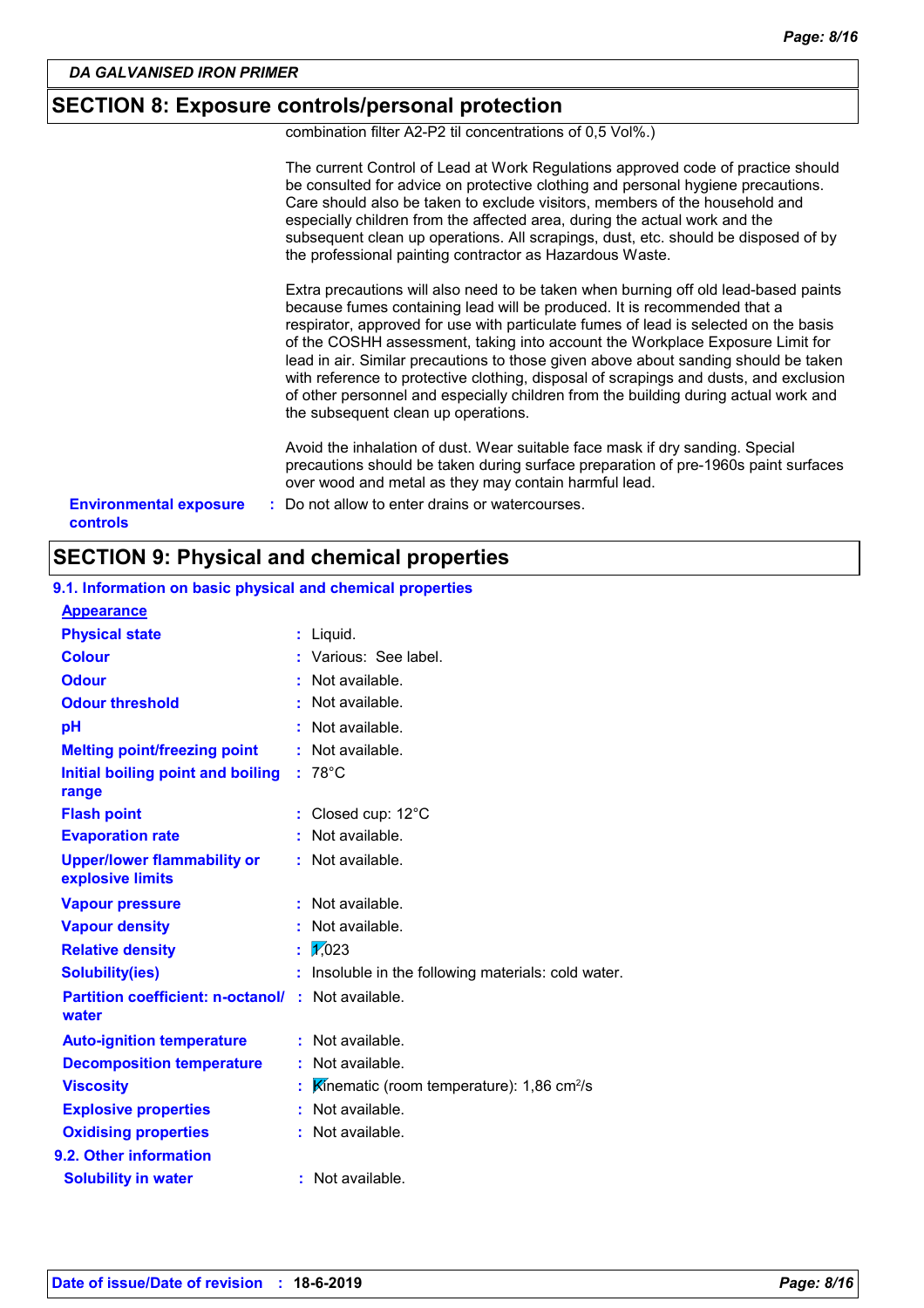### **SECTION 10: Stability and reactivity**

| <b>SECTION 11: Toxicological information</b>    |                                                                                                                                     |
|-------------------------------------------------|-------------------------------------------------------------------------------------------------------------------------------------|
| <b>10.6 Hazardous</b><br>decomposition products | : Decomposition products may include the following materials: carbon monoxide,<br>carbon dioxide, smoke, oxides of nitrogen.        |
| 10.5 Incompatible materials                     | : Keep away from the following materials to prevent strong exothermic reactions:<br>oxidising agents, strong alkalis, strong acids. |
| <b>10.4 Conditions to avoid</b>                 | : When exposed to high temperatures may produce hazardous decomposition<br>products.                                                |
| 10.3 Possibility of<br>hazardous reactions      | : <i>Under normal conditions of storage and use</i> , hazardous reactions will not occur.                                           |
| <b>10.2 Chemical stability</b>                  | : Stable under recommended storage and handling conditions (see Section 7).                                                         |
| <b>10.1 Reactivity</b>                          | : Mo specific test data related to reactivity available for this product or its ingredients.                                        |

#### **11.1 Information on toxicological effects**

There are no data available on the mixture itself. The mixture has been assessed following the conventional method of the CLP Regulation (EC) No 1272/2008 and is classified for toxicological properties accordingly. See Sections 2 and 3 for details.

Exposure to component solvent vapour concentrations in excess of the stated occupational exposure limit may result in adverse health effects such as mucous membrane and respiratory system irritation and adverse effects on the kidneys, liver and central nervous system. Symptoms and signs include headache, dizziness, fatigue, muscular weakness, drowsiness and, in extreme cases, loss of consciousness.

Solvents may cause some of the above effects by absorption through the skin. Repeated or prolonged contact with the mixture may cause removal of natural fat from the skin, resulting in non-allergic contact dermatitis and absorption through the skin.

If splashed in the eyes, the liquid may cause irritation and reversible damage.

Ingestion may cause nausea, diarrhea and vomiting.

This takes into account, where known, delayed and immediate effects and also chronic effects of components from short-term and long-term exposure by oral, inhalation and dermal routes of exposure and eye contact.

Contains Fatty acids, C14-18 and C16-18-unsatd., maleated. May produce an allergic reaction.

#### **Acute toxicity**

| <b>Product/ingredient name</b>                                              | <b>Result</b>   | <b>Species</b> | <b>Dose</b> | <b>Exposure</b> |
|-----------------------------------------------------------------------------|-----------------|----------------|-------------|-----------------|
| <b>Reaction Mass of</b><br><b>Ethylbenzene and M-Xylene</b><br>and P-Xylene | LC50 Inhalation | Rat            | 5000 ppm    | 4 hours         |
|                                                                             | ILD50 Oral      | Rat            | 4300 mg/kg  |                 |

**Conclusion/Summary :** Not available.

**Acute toxicity estimates**

| <b>Route</b>                 | <b>ATE value</b> |
|------------------------------|------------------|
| $\overline{\varnothing}$ ral | 21043,8 mg/kg    |
| Dermal                       | 13378,2 mg/kg    |
| Inhalation (vapours)         | 106,8 mg/l       |

**Irritation/Corrosion**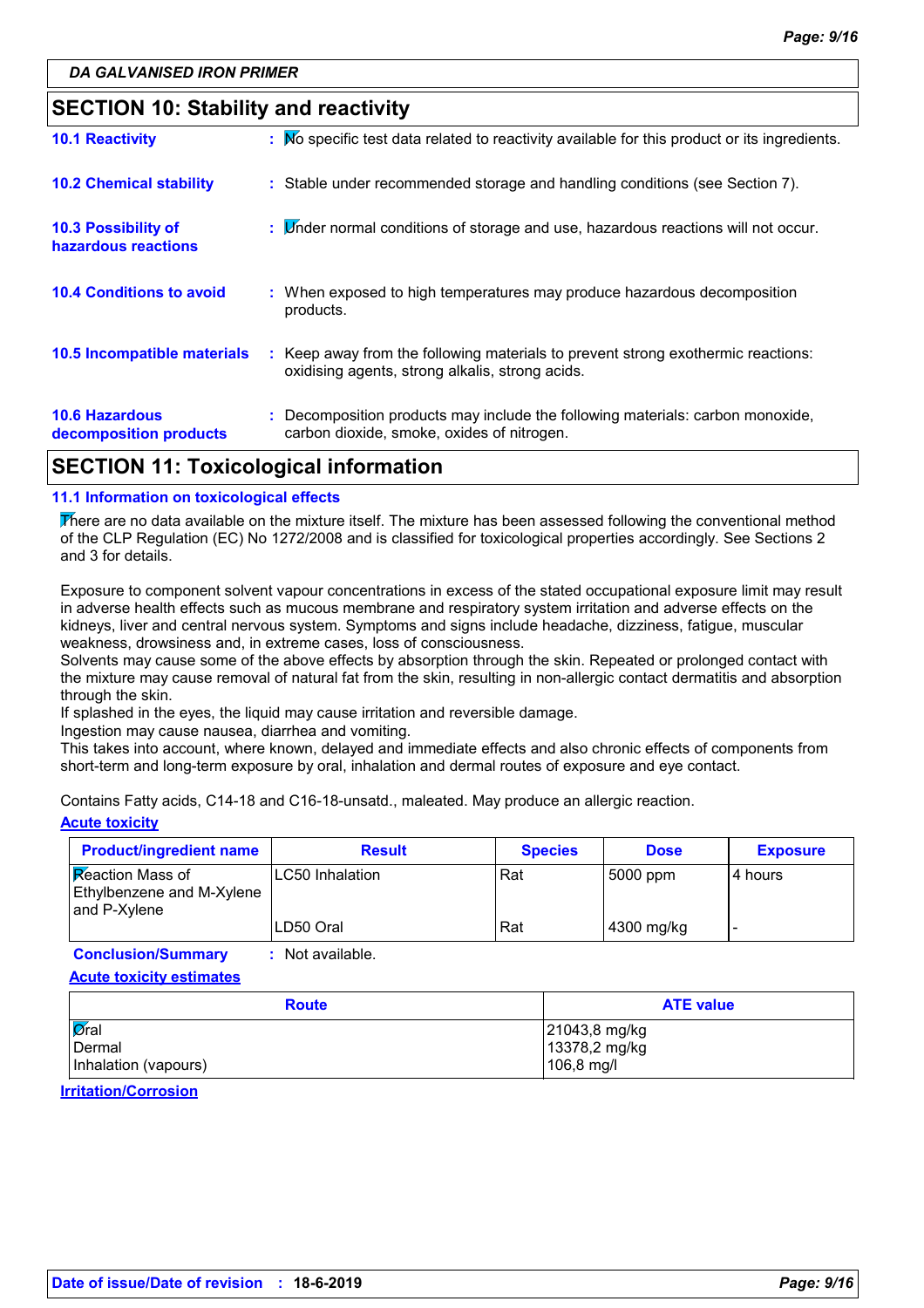## **SECTION 11: Toxicological information**

| <b>Product/ingredient name</b>                                       | <b>Result</b>              | <b>Species</b> | <b>Score</b>             | <b>Exposure</b>           | <b>Observation</b> |
|----------------------------------------------------------------------|----------------------------|----------------|--------------------------|---------------------------|--------------------|
| <b>Reaction Mass of</b><br>Ethylbenzene and M-Xylene<br>and P-Xylene | Eyes - Mild irritant       | Rabbit         |                          | 87 mg                     |                    |
|                                                                      | Eyes - Severe irritant     | Rabbit         | $\overline{\phantom{a}}$ | 24 hours 5<br>mg          |                    |
|                                                                      | Skin - Mild irritant       | Rat            | $\overline{a}$           | 8 hours 60<br>microliters |                    |
|                                                                      | Skin - Moderate irritant   | Rabbit         | $\overline{\phantom{a}}$ | 100%                      |                    |
| pentan-2-ol                                                          | Eyes - Moderate irritant   | Rabbit         | $\overline{a}$           | 24 hours 20<br>milligrams |                    |
|                                                                      | Skin - Moderate irritant   | Rabbit         | $\overline{a}$           | 24 hours 20<br>milligrams |                    |
| Propan-2-ol                                                          | Eyes - Moderate irritant   | Rabbit         |                          |                           |                    |
|                                                                      | Eyes - Severe irritant     | Rabbit         | $\overline{a}$           |                           |                    |
|                                                                      | Skin - Mild irritant       | Rabbit         | $\overline{a}$           |                           |                    |
| phenol                                                               | Eyes - Mild irritant       | Rabbit         | $\overline{\phantom{a}}$ | 0,5 minutes               |                    |
|                                                                      |                            |                |                          | 5 milligrams              |                    |
|                                                                      | Eyes - Severe irritant     | Rabbit         | $\overline{a}$           | 5 milligrams              |                    |
|                                                                      | Skin - Severe irritant     | Pig            |                          | 0,5 minutes               |                    |
|                                                                      |                            |                |                          | 400                       |                    |
|                                                                      |                            |                |                          | microliters               |                    |
|                                                                      | Skin - Mild irritant       | Rabbit         | $\overline{a}$           | 100                       |                    |
|                                                                      |                            |                |                          | milligrams                |                    |
|                                                                      | Skin - Severe irritant     | Rabbit         | $\overline{\phantom{a}}$ | 535                       |                    |
|                                                                      |                            |                |                          | milligrams                |                    |
| 3-pentanol                                                           | Eyes - Moderate irritant   | Rabbit         | $\overline{\phantom{0}}$ | 24 hours 20               |                    |
|                                                                      |                            |                |                          | milligrams                |                    |
|                                                                      | Skin - Mild irritant       | Rabbit         | $\overline{\phantom{0}}$ | 24 hours 500              |                    |
|                                                                      |                            |                |                          | milligrams                |                    |
| zinc oxide                                                           | Eyes - Mild irritant       | Rabbit         | $\overline{a}$           | 24 hours 500              |                    |
|                                                                      |                            |                |                          | milligrams                |                    |
|                                                                      | Skin - Mild irritant       | Rabbit         | $\overline{\phantom{0}}$ | 24 hours 500              |                    |
|                                                                      |                            |                |                          | milligrams                |                    |
| <b>Conclusion/Summary</b>                                            | : Not available.           |                |                          |                           |                    |
| <b>Sensitisation</b>                                                 |                            |                |                          |                           |                    |
| <b>Conclusion/Summary</b>                                            | : Not available.           |                |                          |                           |                    |
|                                                                      |                            |                |                          |                           |                    |
| <b>Mutagenicity</b>                                                  |                            |                |                          |                           |                    |
| <b>Conclusion/Summary</b>                                            | : Not available.           |                |                          |                           |                    |
| <b>Carcinogenicity</b>                                               |                            |                |                          |                           |                    |
| <b>Product/ingredient name</b>                                       | <b>Result</b>              | <b>Species</b> |                          | <b>Dose</b>               | <b>Exposure</b>    |
| Reaction Mass of                                                     | Positive - Inhalation - TC | Mouse          | $<$ 75 ppm               |                           | 103 weeks; 5       |
| Ethylbenzene and M-Xylene                                            |                            |                |                          |                           | days per week      |
| and P-Xylene                                                         |                            |                |                          |                           |                    |
|                                                                      |                            |                |                          |                           |                    |
| <b>Conclusion/Summary</b>                                            | : Not available.           |                |                          |                           |                    |
| <b>Reproductive toxicity</b>                                         |                            |                |                          |                           |                    |
| <b>Conclusion/Summary</b>                                            | : Not available.           |                |                          |                           |                    |
| <b>Teratogenicity</b>                                                |                            |                |                          |                           |                    |
| <b>Conclusion/Summary</b>                                            | : Not available.           |                |                          |                           |                    |
| <b>Specific target organ toxicity (single exposure)</b>              |                            |                |                          |                           |                    |
|                                                                      |                            |                |                          |                           |                    |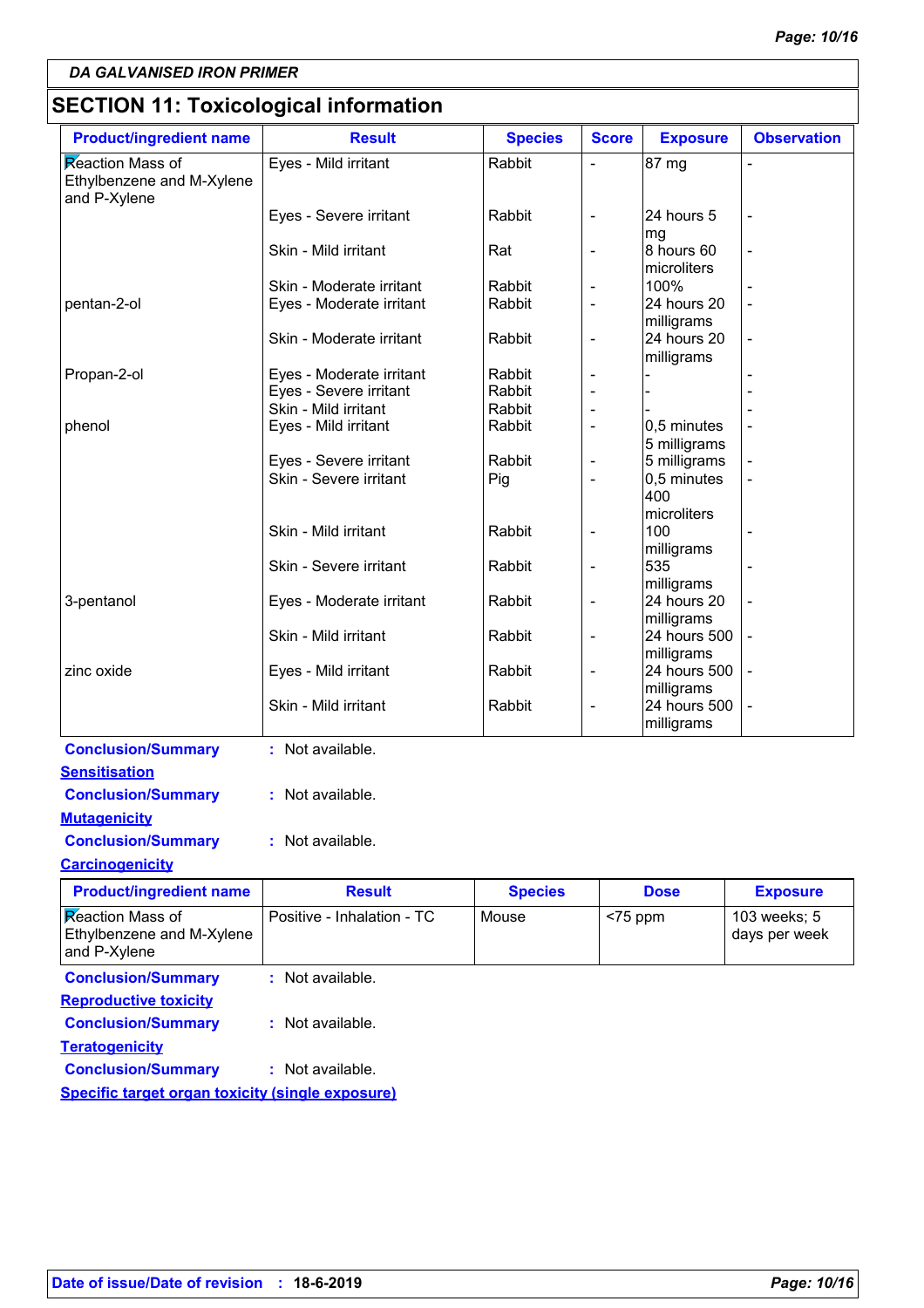### **SECTION 11: Toxicological information**

| <b>Product/ingredient name</b>                              | <b>Category</b> | <b>Route of</b><br>exposure | <b>Target organs</b>                                    |
|-------------------------------------------------------------|-----------------|-----------------------------|---------------------------------------------------------|
| Reaction Mass of Ethylbenzene and M-Xylene and P-<br>Xylene | Category 3      | Not applicable.             | Respiratory tract<br>irritation                         |
| 2-methylpropan-1-ol                                         | Category 3      | Not applicable.             | Respiratory tract<br>irritation and<br>Narcotic effects |
| pentan-2-ol                                                 | Category 3      | Not applicable.             | Respiratory tract<br>irritation                         |
| Propan-2-ol                                                 | Category 3      | Not applicable.             | Narcotic effects                                        |
| 3-methylbutan-2-ol                                          | Category 3      | Not applicable.             | Respiratory tract<br>irritation                         |
| 3-pentanol                                                  | Category 3      | Not applicable.             | Respiratory tract<br>irritation                         |

#### **Specific target organ toxicity (repeated exposure)**

| <b>Product/ingredient name</b>                              | <b>Category</b> | <b>Route of</b><br>exposure | <b>Target organs</b> |
|-------------------------------------------------------------|-----------------|-----------------------------|----------------------|
| Reaction Mass of Ethylbenzene and M-Xylene and P-<br>Xylene | Category 2      | Not determined              | Not determined       |
| phenol                                                      | Category 2      | l Not determined            | Not determined       |

#### **Aspiration hazard**

| <b>Product/ingredient name</b>                          | Result                                |
|---------------------------------------------------------|---------------------------------------|
| Reaction Mass of Ethylbenzene and M-Xylene and P-Xylene | <b>ASPIRATION HAZARD - Category 1</b> |

#### **Other information :**

: Not available.

### **SECTION 12: Ecological information**

#### **12.1 Toxicity**

There are no data available on the mixture itself. Do not allow to enter drains or watercourses.

The mixture has been assessed following the summation method of the CLP Regulation (EC) No 1272/2008 and is classified for eco-toxicological properties accordingly. See Sections 2 and 3 for details.

| <b>Product/ingredient name</b>                                       | <b>Result</b>                                                                              | <b>Species</b>                                                                          | <b>Exposure</b>                  |
|----------------------------------------------------------------------|--------------------------------------------------------------------------------------------|-----------------------------------------------------------------------------------------|----------------------------------|
| <b>Reaction Mass of</b><br>Ethylbenzene and M-Xylene<br>and P-Xylene | Acute LC50 8500 µg/l Marine water                                                          | Crustaceans - Palaemonetes<br>pugio                                                     | 48 hours                         |
| trizinc bis(orthophosphate)                                          | Acute LC50 13400 µg/l Fresh water<br>Acute LC50 1,92 mg/l<br>Acute LC50 0,77 mg/l          | Fish - Pimephales promelas<br>Fish - Oncorhynchus kisutch<br>Fish - Pimephales promelas | 96 hours<br>96 hours<br>96 hours |
| 2-methylpropan-1-ol                                                  | Acute LC50 0,33 mg/l<br>Acute LC50 90 µg/l Fresh water<br>Acute LC50 600 mg/l Marine water | Fish - Thymallus articus<br>Fish - Oncorhynchus mykiss<br>Crustaceans - Artemia salina  | 96 hours<br>96 hours<br>48 hours |
|                                                                      | Acute LC50 1030000 µg/l Fresh water<br>Acute LC50 1430 mg/l Fresh water                    | Daphnia - Daphnia magna -<br>Neonate<br>Fish - Pimephales promelas -                    | 48 hours<br>96 hours             |
|                                                                      |                                                                                            | Juvenile (Fledgling, Hatchling,<br>Weanling)                                            |                                  |
| phenol                                                               | Chronic NOEC 4000 µg/l Fresh water<br>Acute EC50 61,1 µg/l Fresh water                     | Daphnia - Daphnia magna<br>Algae - Pseudokirchneriella<br>subcapitata                   | 21 days<br>96 hours              |
|                                                                      | Acute EC50 36 mg/l Marine water                                                            | Algae - Hormosira banksii -<br>Gamete                                                   | 72 hours                         |
|                                                                      | Acute EC50 94 mg/l Fresh water                                                             | Aquatic plants - Lemna<br>aequinoctialis                                                | 96 hours                         |
|                                                                      | Acute EC50 5,5 mg/l Fresh water                                                            | Daphnia - Daphnia obtusa -<br>Neonate                                                   | 48 hours                         |
|                                                                      | Chronic NOEC 16 µg/l Marine water                                                          | Algae - Hormosira banksii -                                                             | 72 hours                         |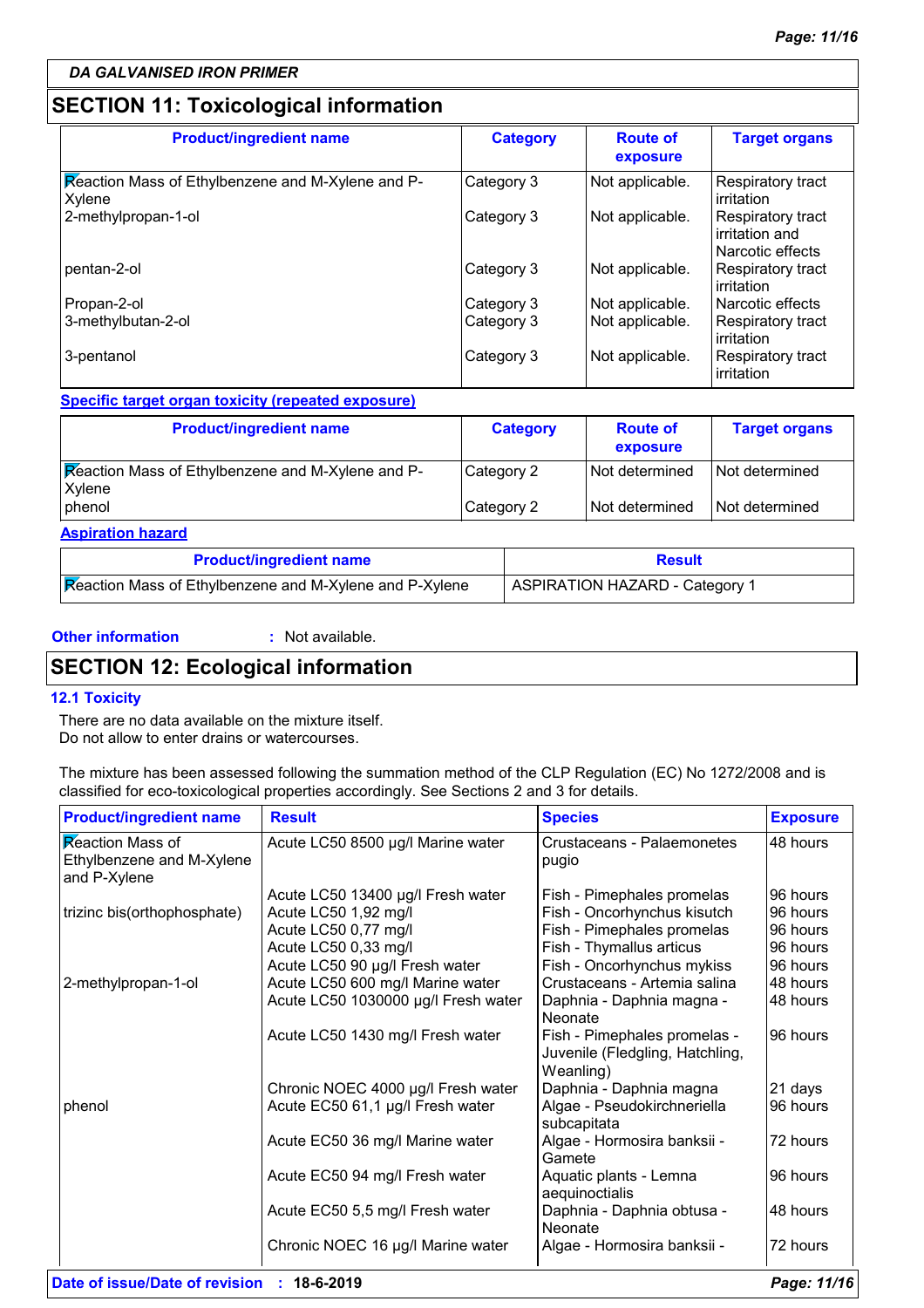### **SECTION 12: Ecological information**

|            |                                   | Gamete                       |          |
|------------|-----------------------------------|------------------------------|----------|
|            | Chronic NOEC 1,5 mg/l Fresh water | Daphnia - Daphnia magna      | 21 days  |
|            | Chronic NOEC 118 µg/l Fresh water | Fish - Oncorhynchus mykiss   | 90 days  |
| zinc oxide | Acute EC50 0,11 mg/l              | Daphnia - Ceriodaphnia dubia | 48 hours |
|            | Acute EC50 24,6 mg/l              | Daphnia - Daphnia magna      | 48 hours |
|            | Acute EC50 0,14 mg/l              | Daphnia - Daphnia pulex      | 48 hours |
|            | Acute IC50 0,17 mg/l              | Algae - Selenastrum          | 72 hours |
|            |                                   | capricornutum                |          |
|            | Acute IC50 1,85 mg/l Marine water | Algae - Skeletonema costatum | 96 hours |
|            | Acute IC50 46 µg/l Fresh water    | Algae - Pseudokirchneriella  | 72 hours |
|            |                                   | subcapitata - Exponential    |          |
|            |                                   | growth phase                 |          |
|            | Acute LC50 98 µg/l Fresh water    | Daphnia - Daphnia magna -    | 48 hours |
|            |                                   | Neonate                      |          |
|            | Acute LC50 9,71 mg/l              | Fish - Cyprinus carpio       | 96 hours |
|            | Acute LC50 1,1 mg/l               | Fish - Oncorhynchus Mykiss   | 96 hours |
|            | Acute LC50 1,02 mg/l              | Fish - Oncorhynchus kisutch  | 96 hours |
|            | Acute LC50 0,41 mg/l              | Fish - Pimephales promelas   | 96 hours |
|            | Acute LC50 0,17 mg/l              | Fish - Thymallus articus     | 96 hours |
|            | Acute LC50 1,1 ppm Fresh water    | Fish - Oncorhynchus mykiss   | 96 hours |

**Conclusion/Summary :** Not available.

#### **12.2 Persistence and degradability**

|  | <b>Conclusion/Summary</b> | : Not available. |
|--|---------------------------|------------------|
|--|---------------------------|------------------|

| <b>Product/ingredient name</b>                                       | <b>Aquatic half-life</b> | <b>Photolysis</b> | <b>Biodegradability</b> |
|----------------------------------------------------------------------|--------------------------|-------------------|-------------------------|
| <b>Reaction Mass of</b><br>Ethylbenzene and M-Xylene<br>and P-Xvlene |                          |                   | <b>Readilv</b>          |

#### **12.3 Bioaccumulative potential**

| <b>Product/ingredient name</b>      | $LogP_{ow}$ | <b>BCF</b> | <b>Potential</b> |
|-------------------------------------|-------------|------------|------------------|
| <b>tr</b> izinc bis(orthophosphate) |             | 60960      | high             |
| 2-methylpropan-1-ol                 |             |            | low              |
| l pentan-2-ol                       | 1.19        |            | low              |
| 3-methylbutan-2-ol                  | 1,28        |            | low              |
| phenol                              | 1,47        | 647        | high             |
| 3-pentanol                          | 1,21        |            | low              |
| Izinc oxide                         |             | 60960      | high             |

| <b>12.4 Mobility in soil</b>                            |                  |
|---------------------------------------------------------|------------------|
| <b>Soil/water partition</b><br><b>coefficient (Koc)</b> | : Not available. |
| <b>Mobility</b>                                         | : Not available. |

### **12.5 Results of PBT and vPvB assessment**

- **PBT :** Not applicable. **vPvB :** Not applicable.
	-
- **12.6 Other adverse effects** : No known significant effects or critical hazards.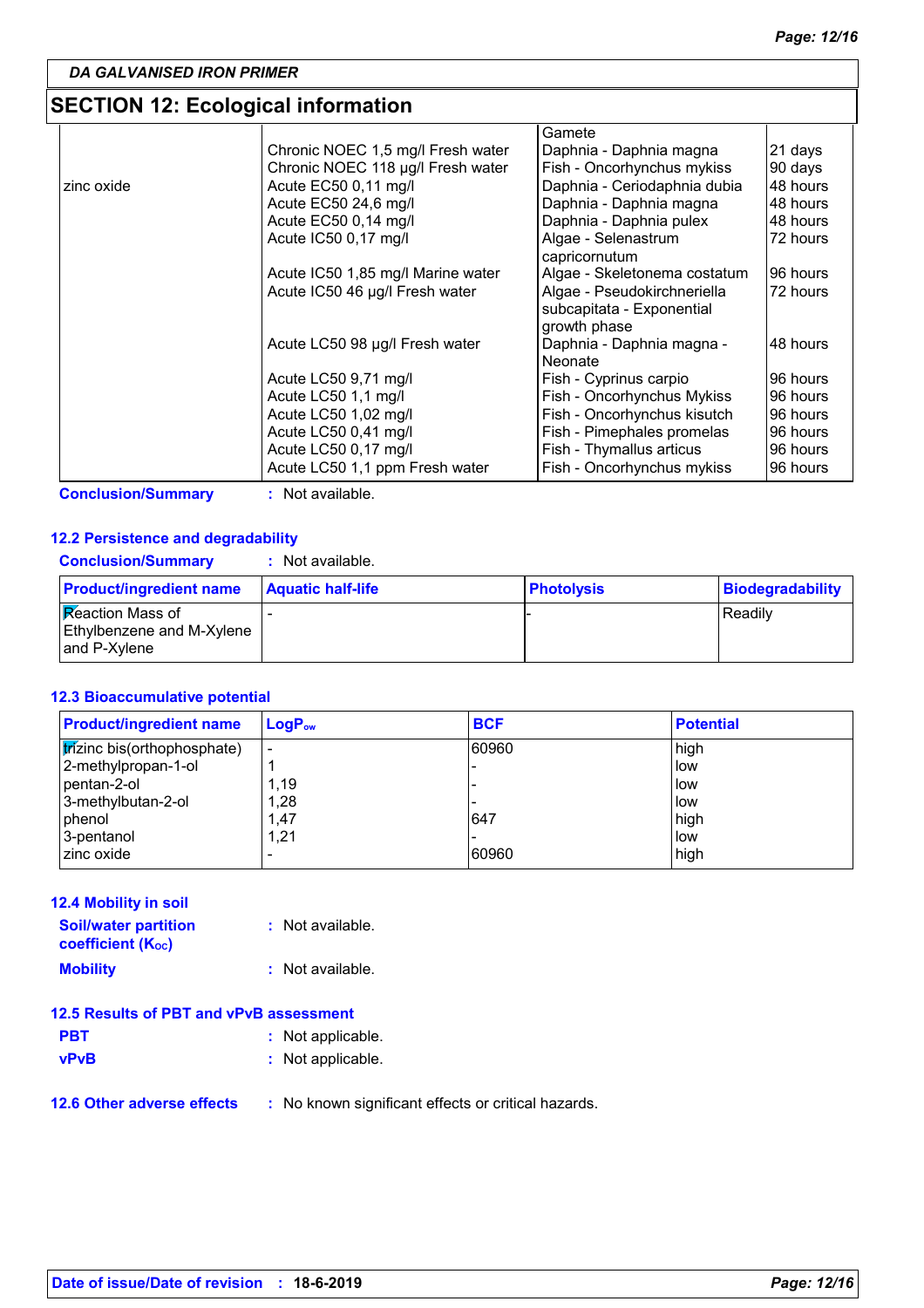### **SECTION 13: Disposal considerations**

The information in this section contains generic advice and guidance. The list of Identified Uses in Section 1 should be consulted for any available use-specific information provided in the Exposure Scenario(s).

#### **13.1 Waste treatment methods**

| <b>Product</b>                 |                                                                                                                                                                                                                                                                                                                                                                                                                                                                                                                                                             |  |  |
|--------------------------------|-------------------------------------------------------------------------------------------------------------------------------------------------------------------------------------------------------------------------------------------------------------------------------------------------------------------------------------------------------------------------------------------------------------------------------------------------------------------------------------------------------------------------------------------------------------|--|--|
| <b>Methods of disposal</b>     | The generation of waste should be avoided or minimised wherever possible.<br>Disposal of this product, solutions and any by-products should at all times comply<br>with the requirements of environmental protection and waste disposal legislation<br>and any regional local authority requirements. Dispose of surplus and non-<br>recyclable products via a licensed waste disposal contractor. Waste should not be<br>disposed of untreated to the sewer unless fully compliant with the requirements of<br>all authorities with jurisdiction.          |  |  |
| <b>Hazardous waste</b>         | : The classification of the product may meet the criteria for a hazardous waste.                                                                                                                                                                                                                                                                                                                                                                                                                                                                            |  |  |
| <b>Disposal considerations</b> | Do not allow to enter drains or watercourses.<br>Dispose of according to all federal, state and local applicable regulations.<br>If this product is mixed with other wastes, the original waste product code may no<br>longer apply and the appropriate code should be assigned.<br>For further information, contact your local waste authority.                                                                                                                                                                                                            |  |  |
| <b>Packaging</b>               |                                                                                                                                                                                                                                                                                                                                                                                                                                                                                                                                                             |  |  |
| <b>Methods of disposal</b>     | : The generation of waste should be avoided or minimised wherever possible. Waste<br>packaging should be recycled. Incineration or landfill should only be considered<br>when recycling is not feasible.                                                                                                                                                                                                                                                                                                                                                    |  |  |
| <b>Disposal considerations</b> | Using information provided in this safety data sheet, advice should be obtained from<br>the relevant waste authority on the classification of empty containers.<br>Empty containers must be scrapped or reconditioned.<br>Dispose of containers contaminated by the product in accordance with local or<br>national legal provisions.                                                                                                                                                                                                                       |  |  |
| <b>Type of packaging</b>       | European waste catalogue (EWC)                                                                                                                                                                                                                                                                                                                                                                                                                                                                                                                              |  |  |
| <b>CEPE Paint Guidelines</b>   | 15 01 10*<br>packaging containing residues of or contaminated by<br>hazardous substances                                                                                                                                                                                                                                                                                                                                                                                                                                                                    |  |  |
| <b>Special precautions</b>     | This material and its container must be disposed of in a safe way. Care should be<br>taken when handling emptied containers that have not been cleaned or rinsed out.<br>Empty containers or liners may retain some product residues. Vapour from product<br>residues may create a highly flammable or explosive atmosphere inside the<br>container. Do not cut, weld or grind used containers unless they have been cleaned<br>thoroughly internally. Avoid dispersal of spilt material and runoff and contact with<br>soil, waterways, drains and sewers. |  |  |

### **SECTION 14: Transport information**

### **Information pertaining to IATA and ADN is considered not relevant since the material is not packaged in the correct approved packaging required of these methods of transport.**

|                                           | <b>ADR</b>      | <b>IMDG</b>                                               |
|-------------------------------------------|-----------------|-----------------------------------------------------------|
| 14.1 UN number                            | <b>UN1263</b>   | <b>UN1263</b>                                             |
| 14.2 UN proper<br>shipping name           | <b>PAINT</b>    | PAINT. Marine pollutant (trizinc bis<br>(orthophosphate)) |
| <b>14.3 Transport</b><br>hazard class(es) |                 |                                                           |
| <b>Class</b>                              | 3               | 3                                                         |
| <b>Subsidiary class</b>                   |                 |                                                           |
| <b>14.4 Packing group</b>                 | Ш               | н                                                         |
| Date of issue/Date of revision            | 18-6-2019<br>÷. | Page: 13/16                                               |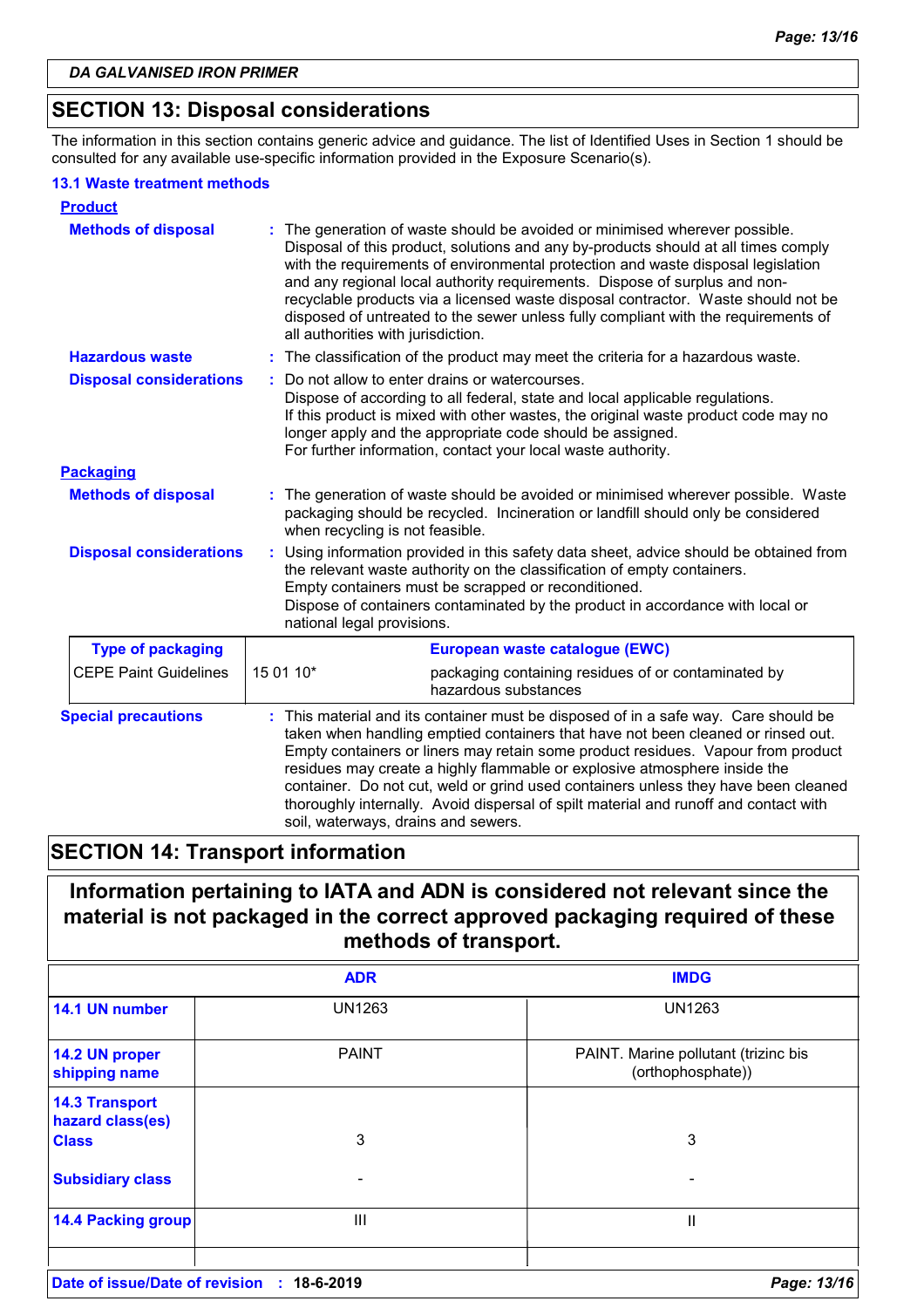#### **Information pertaining to IATA and ADN is considered not relevant since the material is not packaged in the correct approved packaging required of these methods of transport.** 30 F-E, S-E **HI/Kemler number 14.5 Environmental hazards 14.6 Special precautions for user 14.7 Transport in bulk according to Annex II of MARPOL and the IBC Code :** Not applicable. **Emergency schedules (EmS) Marine pollutant Marine pollutant substances** Yes. trizinc bis(orthophosphate) **Additional information**  $\nabla$  The environmentally hazardous substance mark is not required when transported in sizes of ≤5 L or ≤5 kg. **Tunnel code** (D/E)  $\sqrt{T}$ he marine pollutant mark is not required when transported in sizes of ≤5 L or ≤5 kg. **Viscous substance exemption** This class 3 material can be shipped as Packing Group III in packagings up to 30 L. Yes. **Transport within user's premises:** always transport in closed containers that are upright and secure. Ensure that persons transporting the product know what to do in the event of an accident or spillage. **SECTION 15: Regulatory information 15.1 Safety, health and environmental regulations/legislation specific for the substance or mixture EU Regulation (EC) No. 1907/2006 (REACH) Annex XIV - List of substances subject to authorisation Annex XIV Substances of very high concern** None of the components are listed.

None of the components are listed.

**Annex XVII - Restrictions : Mot applicable.** 

**on the manufacture, placing on the market and use of certain dangerous substances, mixtures and articles**

**Other EU regulations**

**VOC :** The provisions of Directive 2004/42/EC on VOC apply to this product. Refer to the product label and/or technical data sheet for further information.

**VOC for Ready-for-Use :** Not applicable.

**Mixture**

**Ozone depleting substances (1005/2009/EU)**

Not listed.

**Prior Informed Consent (PIC) (649/2012/EU)** Not listed.

**Seveso Directive**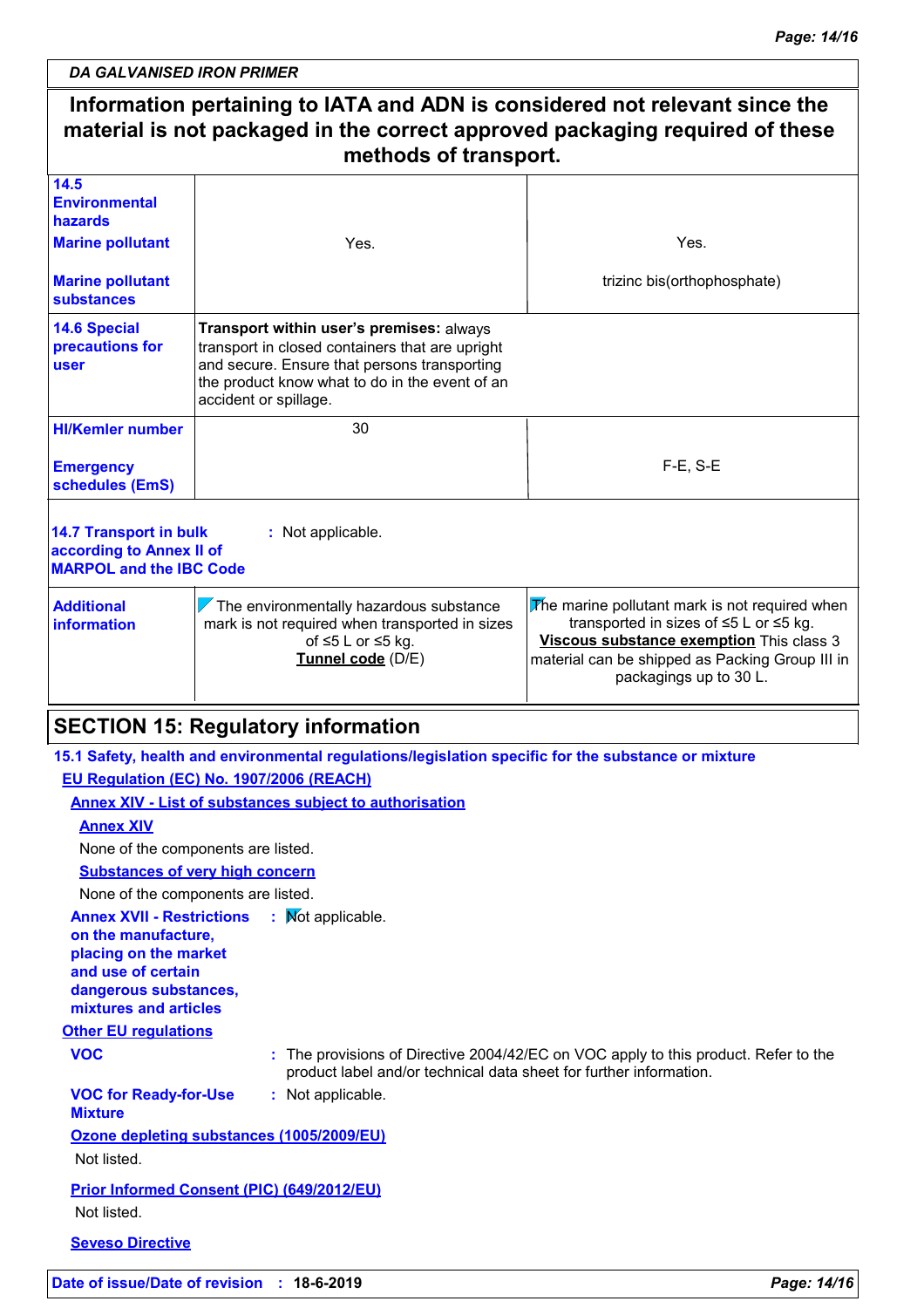#### **SECTION 15: Regulatory information**

This product may add to the calculation for determining whether a site is within the scope of the Seveso Directive on major accident hazards.

#### **International regulations**

**Chemical Weapon Convention List Schedules I, II & III Chemicals**

Not listed.

**Montreal Protocol (Annexes A, B, C, E)**

Not listed.

**Stockholm Convention on Persistent Organic Pollutants**

Not listed.

**Rotterdam Convention on Prior Informed Consent (PIC)**

Not listed.

**UNECE Aarhus Protocol on POPs and Heavy Metals**

Not listed.

#### **15.2 Chemical safety**

**:** No Chemical Safety Assessment has been carried out.

**assessment**

| <b>SECTION 16: Other information</b> |  |
|--------------------------------------|--|
|--------------------------------------|--|

| <b>CEPE code</b> | $\pm$ 1                                                                                                                                                                                                                                                                                                                                                                                                                                                                            |
|------------------|------------------------------------------------------------------------------------------------------------------------------------------------------------------------------------------------------------------------------------------------------------------------------------------------------------------------------------------------------------------------------------------------------------------------------------------------------------------------------------|
|                  | $\nabla$ Indicates information that has changed from previously issued version.                                                                                                                                                                                                                                                                                                                                                                                                    |
|                  | <b>Abbreviations and acronyms : ATE = Acute Toxicity Estimate</b><br>CLP = Classification, Labelling and Packaging Regulation [Regulation (EC) No.<br>1272/2008]<br>DMEL = Derived Minimal Effect Level<br>DNEL = Derived No Effect Level<br>EUH statement = CLP-specific Hazard statement<br>PBT = Persistent, Bioaccumulative and Toxic<br>PNEC = Predicted No Effect Concentration<br><b>RRN = REACH Registration Number</b><br>vPvB = Very Persistent and Very Bioaccumulative |

**Procedure used to derive the classification according to Regulation (EC) No. 1272/2008 [CLP/GHS]**

| <b>Classification</b>      | <b>Justification</b>    |
|----------------------------|-------------------------|
| <b>F</b> lam. Liq. 2, H225 | l On basis of test data |
| Skin Irrit. 2, H315        | l Calculation method    |
| Eye Irrit. 2, H319         | l Calculation method    |
| Aquatic Acute 1, H400      | l Calculation method    |
| Aquatic Chronic 1, H410    | Calculation method      |

#### **Full text of abbreviated H statements**

| $\overline{14225}$ | Highly flammable liquid and vapour.                      |
|--------------------|----------------------------------------------------------|
| H226               | Flammable liquid and vapour.                             |
| H301               | Toxic if swallowed.                                      |
| H304               | May be fatal if swallowed and enters airways.            |
| H311               | Toxic in contact with skin.                              |
| H312               | Harmful in contact with skin.                            |
| H314               | Causes severe skin burns and eye damage.                 |
| H315               | Causes skin irritation.                                  |
| H317               | May cause an allergic skin reaction.                     |
| H318               | Causes serious eye damage.                               |
| H319               | Causes serious eye irritation.                           |
| H331               | Toxic if inhaled.                                        |
| H332               | Harmful if inhaled.                                      |
| H335               | May cause respiratory irritation.                        |
| H336               | May cause drowsiness or dizziness.                       |
| H341               | Suspected of causing genetic defects.                    |
| H373               | May cause damage to organs through prolonged or repeated |
|                    |                                                          |